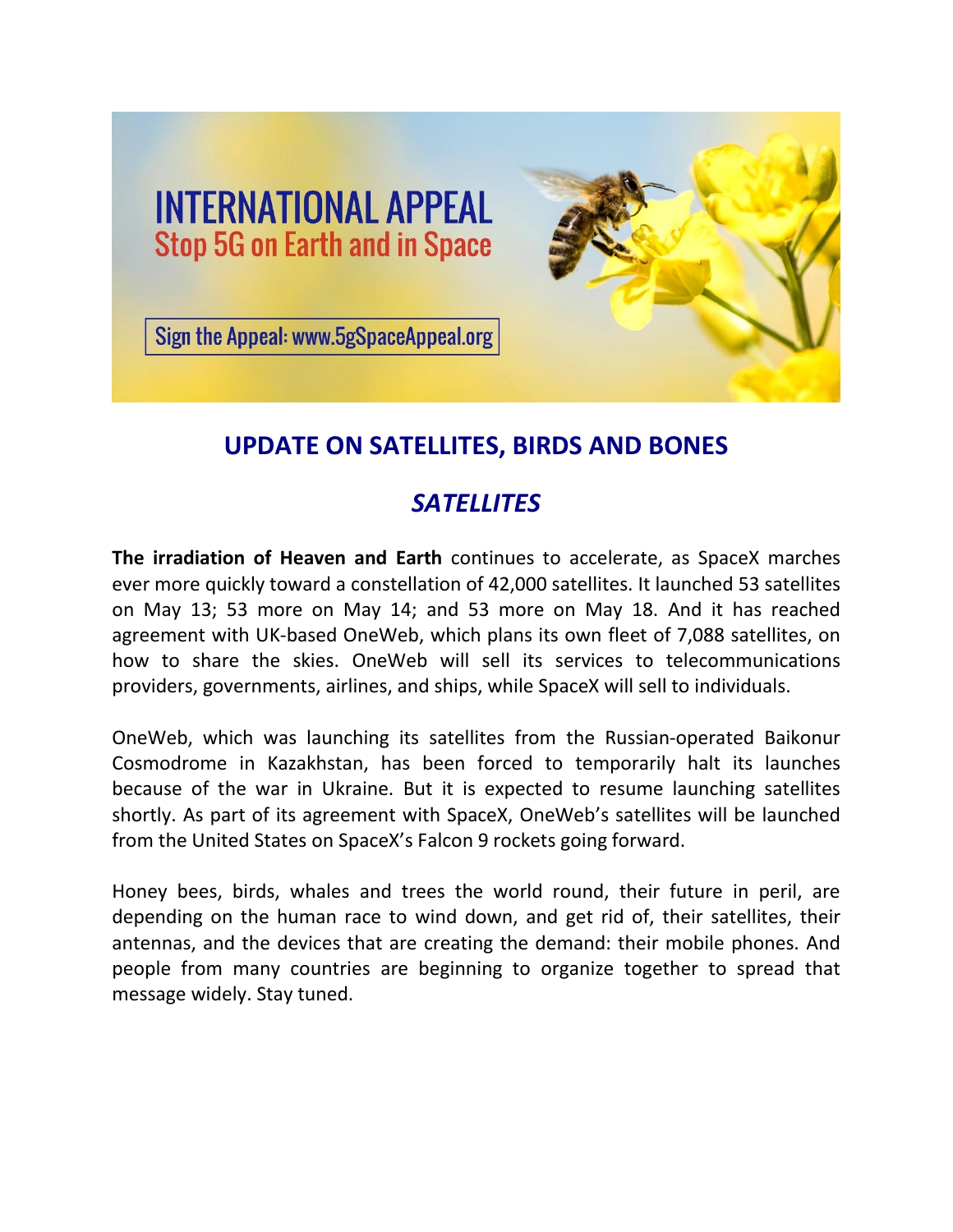# *OSTEOPOROSIS AND BROKEN BONES*

A reader alerted me to research proving that electromagnetic radiation causes osteoporosis. [A 2016 study in Turkey by Kunt et al.](https://www.ncbi.nlm.nih.gov/pmc/articles/PMC4758783/pdf/ott-9-745.pdf) found that electrical workers had significantly lower bone mass density, as well as an increased tendency to severe osteoporosis, than a control population. The average age of both groups was 38.

Sieroń-Stołtny et al., in [an astounding experiment in Poland,](https://downloads.hindawi.com/journals/bmri/2015/896019.pdf) kept 10 young rats in a plastic cage for 28 days and put one Nokia 5110 mobile phone underneath the cage. The phone operated in silent mode and was only turned on for 15 seconds every half hour between 9:00 a.m. and 1:00 p.m. and again between 2:00 p.m. and 6:00 p.m. In other words, the animals were exposed for a total of four minutes per day for 28 days. Ten control animals were in an identical cage but without a mobile phone beneath it.

At the end of the experiment, the rats were sacrificed and examined. The vertebrae of the exposed rats weighed on average 12.5% less than the vertebrae of the unexposed rats. The leg bones of the exposed rats had on average 12.44% less calcium and fractured more easily. Most of the calcium loss occurred during the first week of exposure. Blood analysis also indicated that collagen was lost from the bones.

In 2013, [Ahmet Aslan et al.,](https://dergipark.org.tr/en/download/article-file/169646) in Turkey, exposed 30 five-month-old rats, whose legs had been broken, to mobile phone radiation for 30 minutes per day, 5 days per week, for 8 weeks. At the end of 8 weeks, healing was significantly delayed in the exposed compared to the unexposed rats.

In 2011, Fernando Saraví, in Argentina, [found](https://www.researchgate.net/publication/50420403_Asymmetries_in_Hip_Mineralization_in_Mobile_Cellular_Phone_Users) that carrying a mobile phone on your hip causes osteopenia in that hip. Men who carried their phone on their right hip had lower bone mass density in their right hip than in their left hip. Men who carried their phone on their left hip had lower bone mass density in their left hip.

And from readers:

*Marie-Reine*, in Québec, broke her left humerus in three pieces on April 2. A friend of hers in Nova Scotia broke her humerus in March.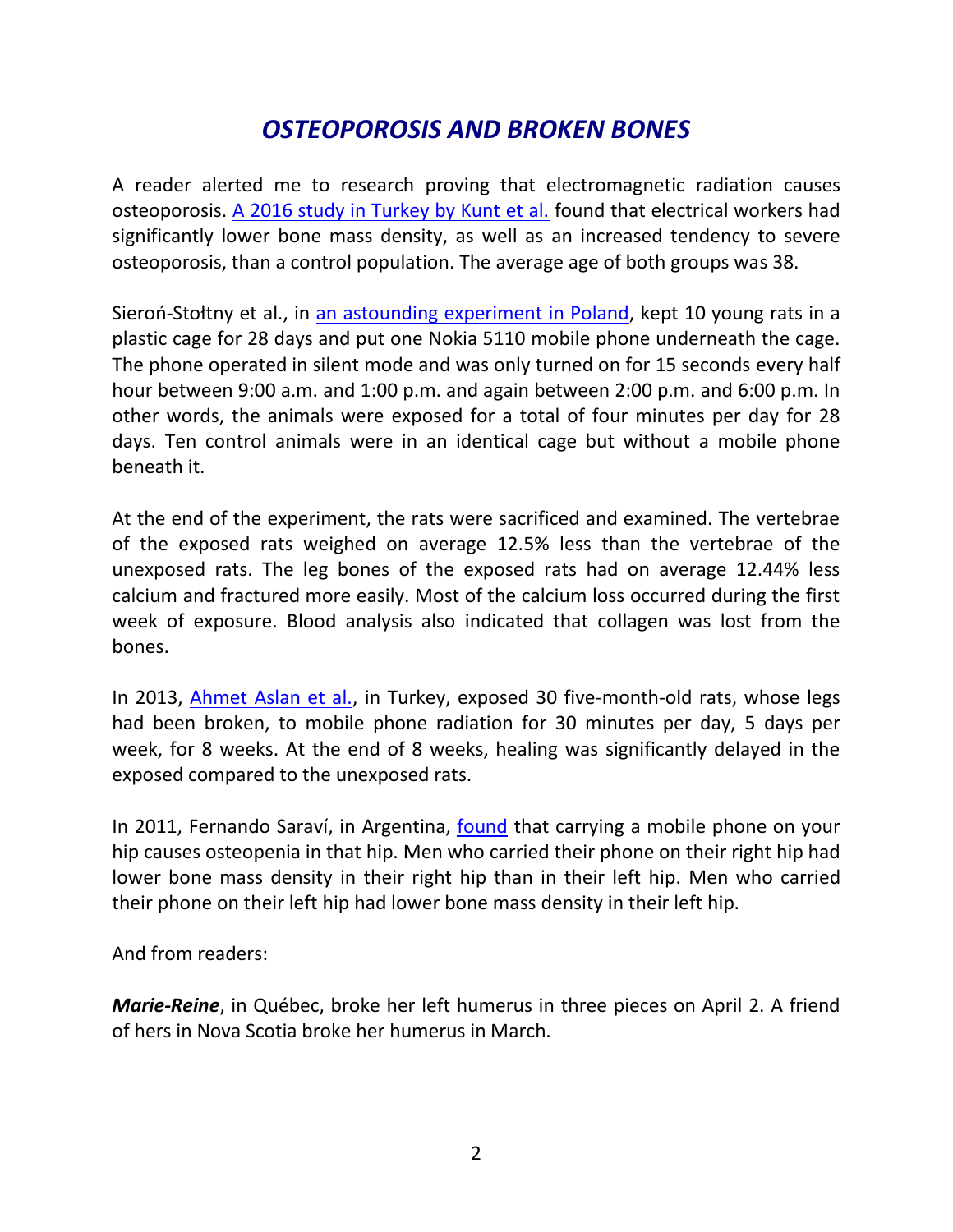*Jackie*, in Wisconsin, writes that she developed osteoporosis after she moved into a house with radio towers outside her bedroom window.

*Leonore*, in Massachusetts, writes: "A friend who never broke a bone in his life, recently broke his femur when he tripped playing basketball."

*Sara*, age 55, wonders why she suddenly became susceptible to breaking bones in 2018. She broke a bone in her right foot that year, and then in 2021 she broke a bone in her left foot. "The thing that was so odd about both of these incidents is that I did almost nothing to provoke it. In one case I was trying to keep my sandal from getting sucked off my foot by the current during a rafting trip. All I was doing was flexing my foot. The second time I just tripped while inside my house, walking on a flat surface and I ended up with a fracture."

*Denise*, age 66, broke her hip on April 19. Her father and mother, in their eighties, both broke hips several years ago, and this March her mother broke her *other* hip.

*Marilyn*, in California, writes that "Despite a strong exercise history and a strong healthy diet, I have been plagued with two broken hips (femur necks) and a fractured shoulder" since "a cluster of cell towers were installed 100 feet from my bedroom."

### *WIFI ROUTERS AND MICROWAVE OVENS*

**Don**, in Idaho, writes: "This year we relocated our seedlings next to the router in our pantry for convenience. We have experienced an across-the-board failure with them. Skinny plants, some of them dead. This includes tomato seedlings. Your email really struck a chord with me. Thank you!"

*Carolyn*, in France, writes: "This is the first time I have ever heard anyone else say that they had stomach pain from eating restaurant food that had been microwaved! I have realized the same thing -- that foods that I normally eat with no problem, cause me stomach pain, often severe when I eat it in a restaurant in which it has most likely been cooked or reheated in a microwave. I can usually sense it with the first bite I take as well -- it just doesn't feel right… I have to be so careful about ordering things that will be definitely cooked fresh, and request that nothing be heated in a microwave. Sometimes I forget though, and then I pay for it."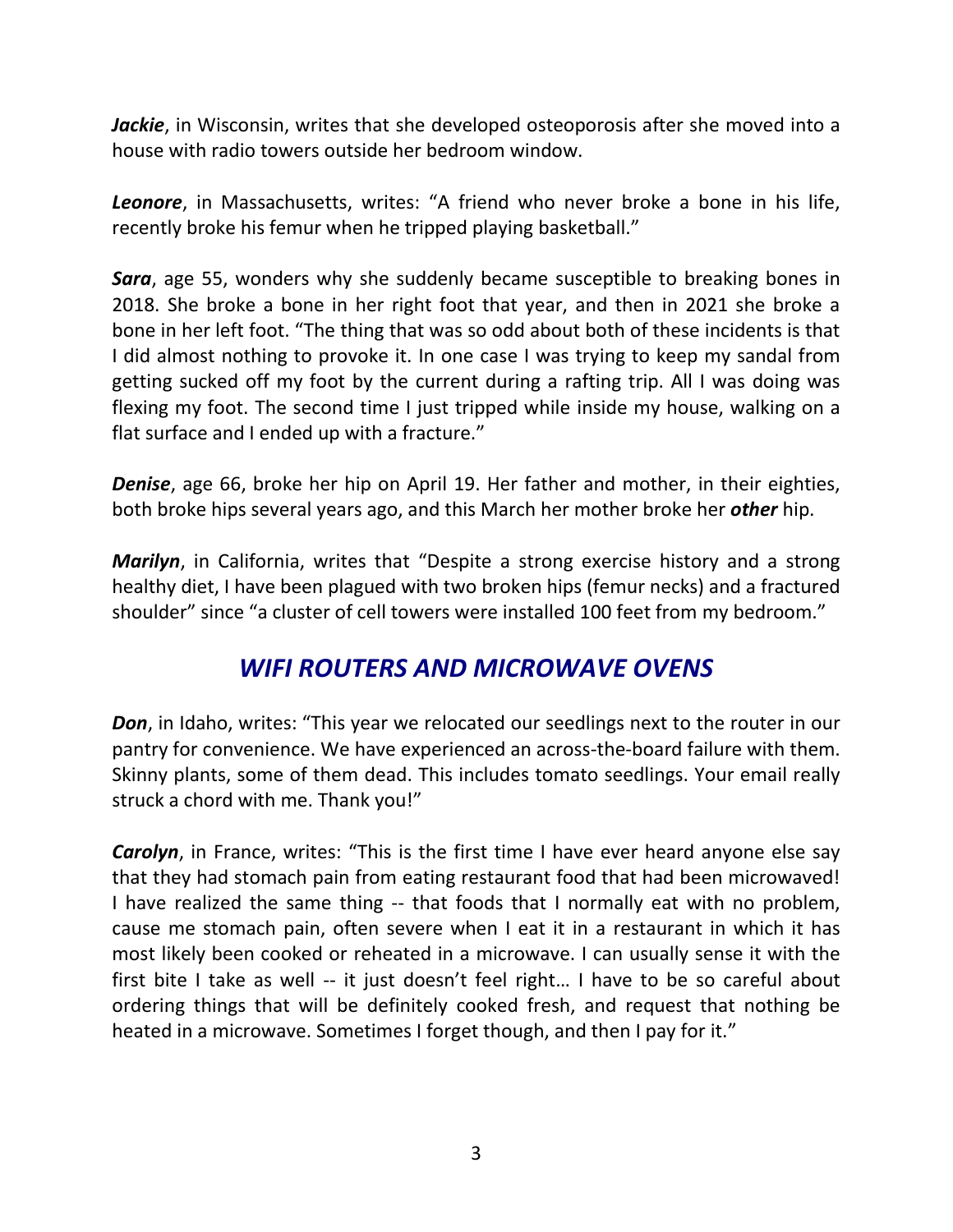### *SMART BIRDS*

Wildlife biologists routinely place radio tracking devices on birds, mammals, snakes, fish, whales, butterflies, bees, and anything else that moves in order to study them - completely ignoring all the studies showing that the radiation causes weight loss, reproductive failure, increased mortality, and even altered sex ratio in offspring. The results of these studies are shocking. For example, [Swenson et al.](https://bearproject.info/old/uploads/publications/A20%201999%20Effects%20of%20ear%20tagging_moose%20.pdf) experimented with moose calves in Sweden. Calves with plain ear tags and calves without any ear tags had equal mortality rates -- about 10 percent -- while calves with ear tags that contained radio transmitters had 68 percent mortality.

Now, some birds are fighting back. In Australia, a population of magpies, tormented by their GPS tracking devices, figured out how to remove them from one another and have completely rid themselves of these instruments of torture.



Scientists had trapped five magpies -- one adult male, two adult females, and two juveniles -- and had attached GPS devices to them in order to study their movements. These devices could only be released -- so they thought -- by a magnet that the birds would encounter at a feeding station. But it was not to be. After being freed, one of the juveniles was observed to be pecking unsuccessfully at its GPS device. Not to worry: an untagged adult female swooped down and came to its aid. She pecked at the harness holding the device in various places, and within 10 minutes had discovered its only weak spot -- a one-millimeter section -- and released it. Within one hour after being trapped and fitted with the device, the bird was free